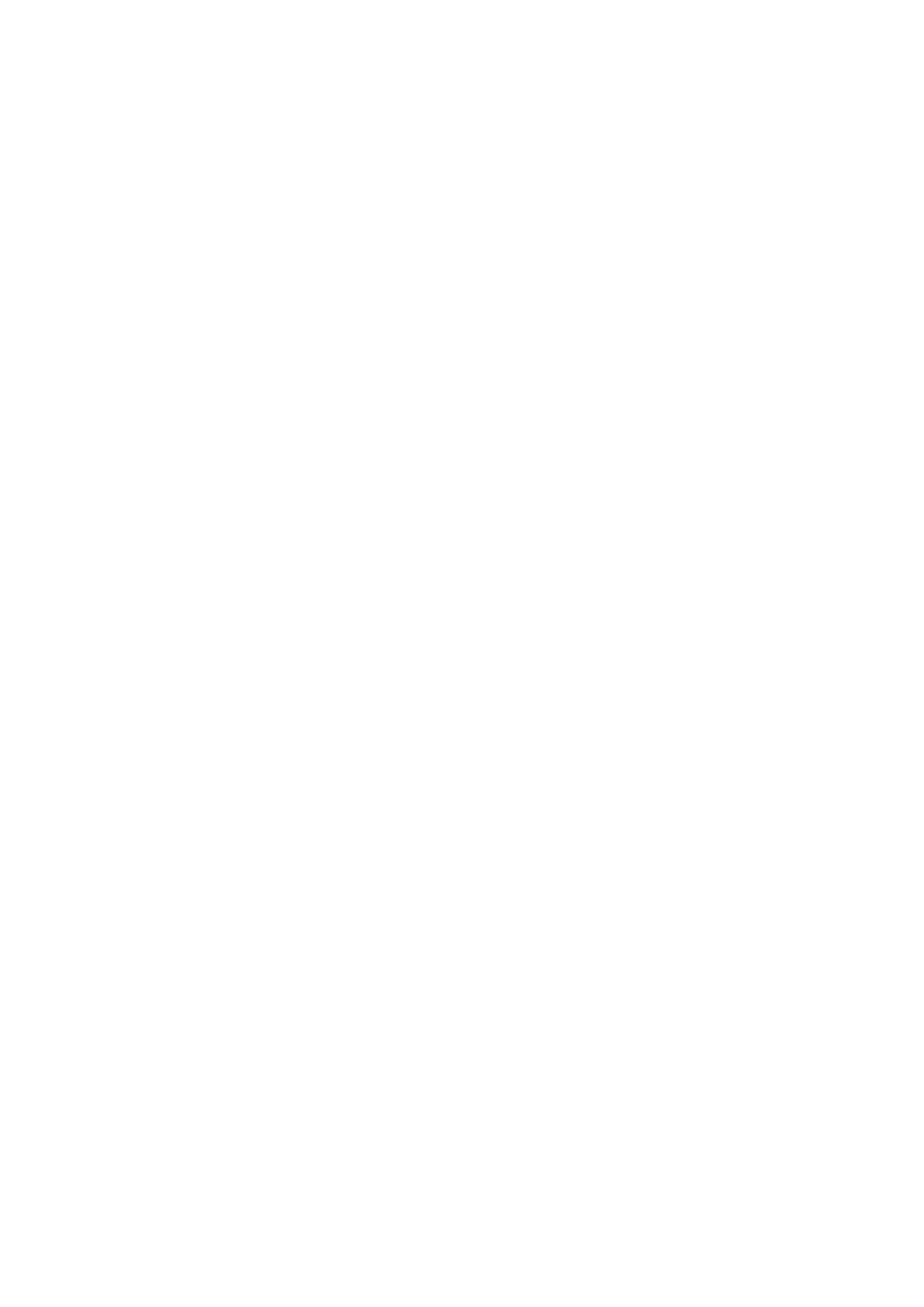# ON THE WINERY

## Vinous Antonio Galloni

February 2020

### **2016 Barolo: Right Place, Right Time**

"The Vaira family has turned out a magnificent set of Barolos at both their own winery and at Baudana. (…) At Baudana, the wines are naturally more muscular, but that is Serralunga, after all. Most importantly, the Vairas have developed a personal style that melds classicisim with a level of approachability that makes these wines so alluring, even upon release."

> • February 2018

## **2014 Barolo: Surprise, Surprise...**

"These are some of the finest wines I have tasted from the Vajra family's Luigi Baudana estate in Serralunga. All three Barolos are endowed with a real sense of Serralunga structure that distinguishes them from the Barolos the Vajras make under their historic family label."

> • September 2014

## **2010 Barolo: Flying High Again**

"The Vajra family continues to do terrific work in their resurrection of the Baudana estate in Serralunga. These three 2010 Barolos are all fabulous and well worth seeking out."

> • January 2014

# **2010 Barolo: Flying High Again**

"Aldo Vajra, his wife Milena, and their children Giuseppe, Isidoro and Francesca, have done a magnificent job in resuscitating Baudana (…). The Baudana wines are naturally richer and more powerful than the wines the Vajras make in Barolo, reflecting their Serralunga origins. (…)."

# The Wine Spectator

•

#### Bruce Sanderson

June 2019

"The Luigi Baudana estate, owned by the Vajra family of G.D. Vajra in Barolo, is located in the small hamlet of Baudana. The winery makes two traditionally-styled crus, Cerretta and Baudana, from less than 6.5 acres of vineyards. It also make a Barolo del Comune di Serralunga d'Alba from both vineyard's younger Nebbiolo vines. The Cerretta is the most vertical of the two, coming from the cooler Cerretta Piani section of the cru. showing fine depth of fruit and aging potential. The

Baudana, equally capable of longevity, typically reveals more density and muscle.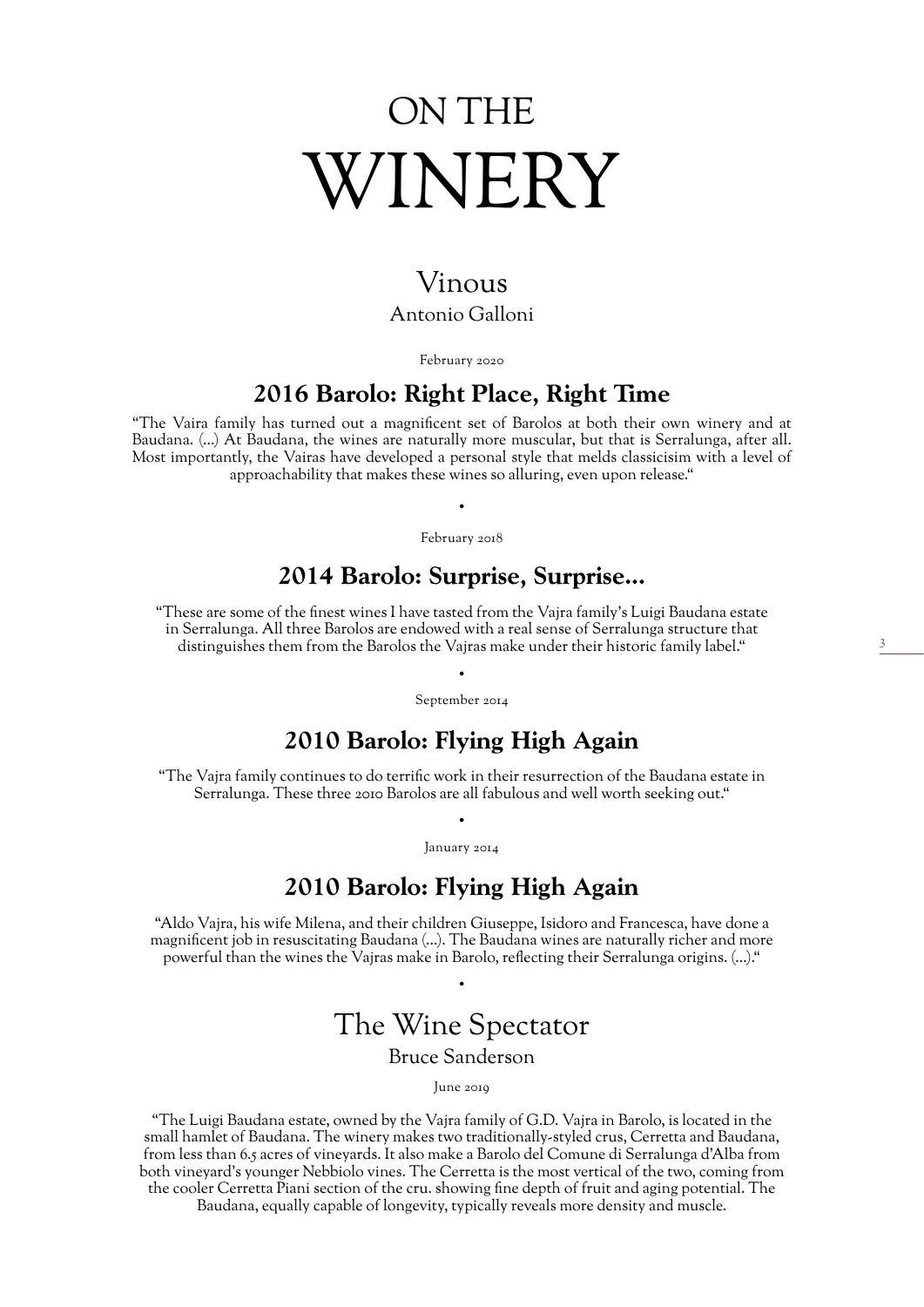

#### **2018 - Antonio Galloni, Vinous, The Enigma of 2018 Barolo, Feb 2022 93**

The 2018 Barolo Baudana offers lovely creaminess and depth in the mid-weight style of the year. Sweet red cherry, blood orange, plum, pomegranate and sweet floral notes all meld together in this racy, inviting Barolo. There's lovely depth and texture throughout. The Baudana is the most forward and immediate of the Baudana Barolos.

#### **2018 - Jancis Robinson, Barolo 2018, Nov 2021 17+**

*First day:* Just mid ruby. Minerally nose with an undertow of sweet red fruit that becomes more powerful with aeration. Iron, orange skin and ripe raspberry. Youthful, seductive sweet red fruit. Lots of fine, bitter-sweet, chewy tannins that stick to the palate. Long and youthful. *Second day:* Beautifully open-knit, minerally red-fruit nose. Notes of strawberries and raspberries. Succulent fruit palate with long chewy tannins that seem a little more polished and fine than they did yesterday. Closes up on the finish. Elegant constitution. Promising. (WS)

#### **2017 - Gary Walsh, The Wine Front, Jun 2021 95**

Toasted hazelnut, liquorice and mint, dark cherry, dried rose and spice, leather and black tobacco. Full-bodied, bold and dark fruited, distinct hazelnut character to taste, lavish stony tannin, sweet slightly toasty fruit, roasted red capsicum, balanced acidity, a firm 'mineral' character, maybe some warmth though it feels generous rather than overt, spiced biscuit, and excellent length of flavour. Powerful. The vineyard is giving it loads here. Hello!

#### **2017 - Monica Larner, Wine Advocate, Jun 2021 93**

From a historic vineyard in Serralunga d'Alba, the Luigi Baudana 2017 Barolo Baudana takes an extra minute to open and ultimately reveals a consistent and compact package of aromas centered on dark fruit, rusty earth and crushed flowers. It's quite nice the way the wine holds its cards closer to its proverbial chest. It lets its guard down one little piece at a time. There is some sweetness, too, and the wine feels weighty and powerful. I'd definitely give it a few more years of cellar aging so that the wine finds time to focus and flesh out.

- **96 2017 Kerin O'Keefe, Wine Enthusiast, Jun 2021**
- **93 2017 James Suckling, May 2021**
- **95+ 2017 Antonio Galloni, Vinous, 2017 Barolo: Here We Go Again, Feb 2021**
- **17 2017 Jancis Robinson, Barolo 2017, Mar 2021**
- **96 2016 Bruce Sanderson, Wine Spectator**
- **95+ 2016 Gary Walsh, The Wine Front, Sep 2020**
- **95 2016 Kerin O'Keefe, Wine Enthusiast, Sep 2020**
- **95 2016 Monica Larner, The Wine Advocate, Lockdown Wines, Jul 2020**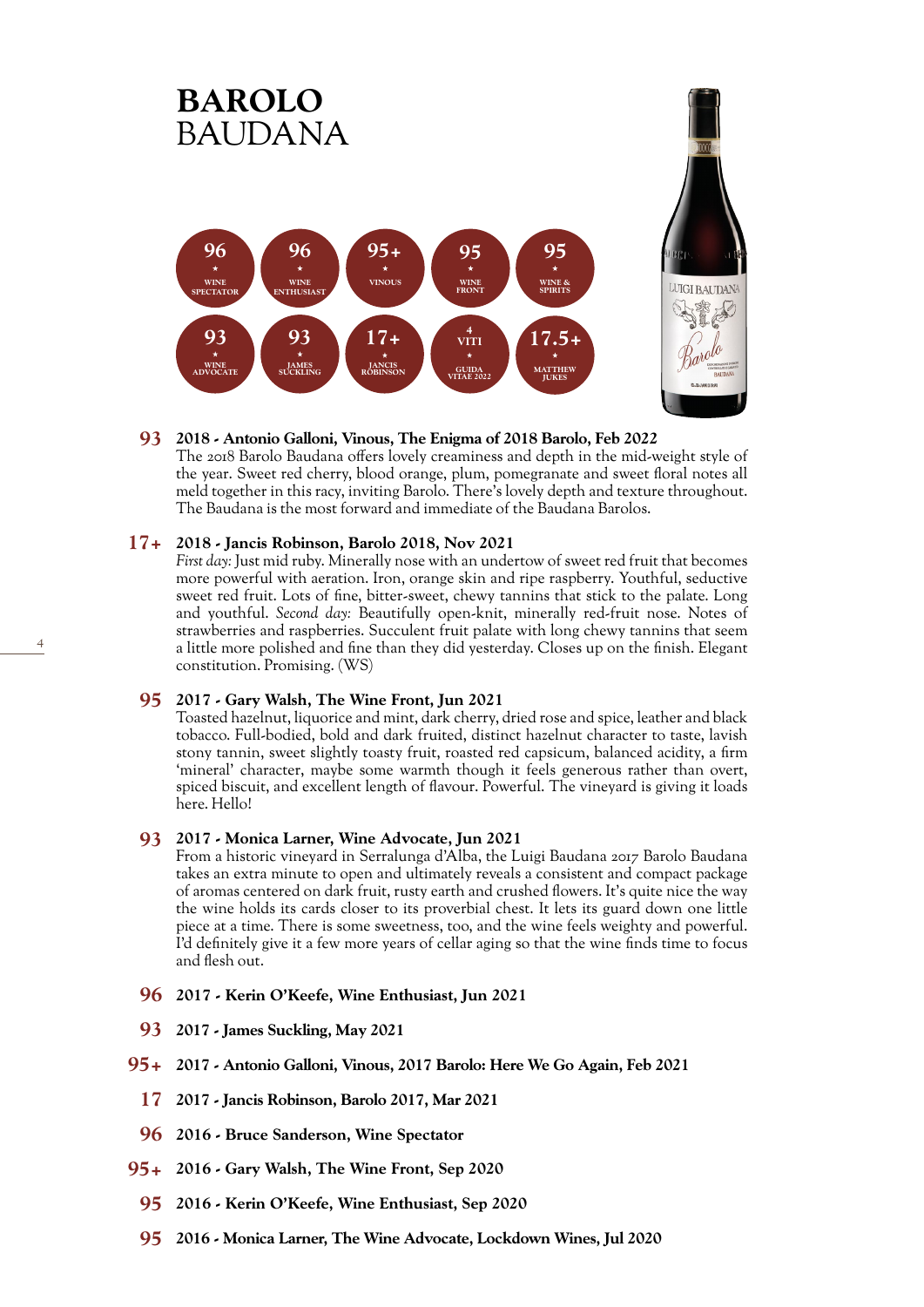

#### **2018 - Antonio Galloni, Vinous, The Enigma of 2018 Barolo, Feb 2022 93**

The 2018 Barolo Cerretta is a potent, searing wine, its mid-weight structure notwithstanding. Scorching tannins wrap around a core of dark red/black fruit, gravel, smoke, crushed rocks, menthol, licorice and game. The 2018 is going to need a number of years to come around and for those formidable tannins to soften.

#### **2018 - Jancis Robinson, Barolo 2018, Nov 2021 17.5**

*First day:* Just mid ruby with the beginning of orange tinges. Still quite tight and a little closed on the nose with an undertow of soft, perfumed red fruit. Youthful, elegant and juicy red fruit with a firm layer of chewy, lip-smacking tannins that add fireworks to the long finish. Super-elegant and at the same time very structured. *Second day:* Spice and concentrated sweetly perfumed red fruit on the nose. Impressive depth while at the same time contained. The fruit has closed up on the palate, but the fine polished tannins are as impressive as yesterday. Long, fresh, supple and rather gorgeous. (WS)

5

#### **2017 - Bruce Sanderson, Wine Spectator, Sep 2021 96**

This red boasts a beautiful balance between its cherry, strawberry, floral, eucalyptus and mineral aromas and flavors. Supple and elegant, despite the resonant tannins and lively acidity that boost the lingering aftertaste, with fine length. Don't think about pulling the cork for five years.

#### **2017 - Gary Walsh, The Wine Front, Jun 2021 94+**

Pretty ripe offering here, sooty, dark plum and red berries, new leather and menthol. Full-bodied, liquorice and stewed plum, firm graphite tannin, a bit of warmth, but with a stony 'mineral' feel to tannin. Juicy baked fruit and earthy flavours to close. A bit of a thumper, but very good.

- **93 2017 Monica Larner, Wine Advocate, Jun 2021**
- **94 2017 Kerin O'Keefe, Wine Enthusiast, Jun 2021**
- **96 2017 James Suckling, May 2021**
- **95 2017 Antonio Galloni, Vinous, 2017 Barolo: Here We Go Again, Feb 2021**
- **17+ 2017 Jancis Robinson, Barolo 2017, Mar 2021**
	- **96 2016 Monica Larner, The Wine Advocate, Lockdown Wines, Jul 2020**
	- **96 2016 Gary Walsh, The Wine Front, Sep 2020**
	- **95 2016 Kerin O'Keefe, Wine Enthusiast, Sep 2020**
	- **95 2016 Bruce Sanderson, Wine Spectator**
	- **95 2016 Antonio Galloni, Vinous, 2016 Barolo: Right Place, Right Time, Feb 2020**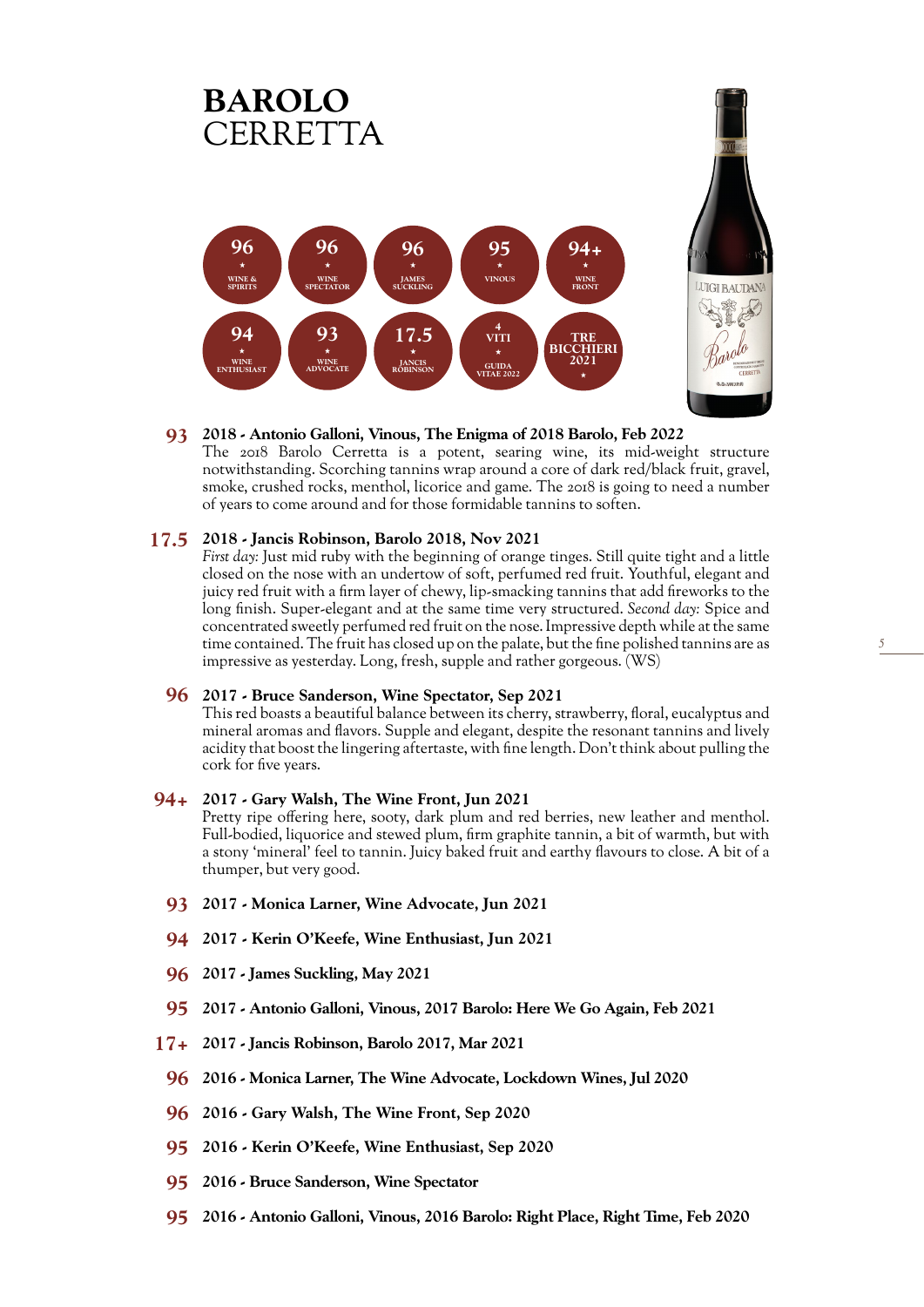

#### **2018 - Antonio Galloni, Vinous, The Enigma of 2018 Barolo, Feb 2022 91**

The 2018 Barolo del Comune di Serralunga d'Alba is redolent of savory and ferrous notes woven into a core of dried red cherry fruit. Spice, mint and tobacco develop later, adding pretty shades of nuance. Readers will find a super-classic Serralunga Barolo, but one that won't need more than a few years to be at its best.

#### **2017 - Gary Walsh, The Wine Front, Jun 2021 94**

Poached strawberry, cherry, liquorice, dried herbs, grilled meat and menthol. It's juicy and succulent, liquorice, strawberry and raspberry liqueur, stony feel to tannin, almonds and dried herbs, moderate acidity, a bit savoury and meaty, goes pretty long and closes with sweet fruit and earthy flavours. Like this. Serralunga ahoy!

#### **2017 - Monica Larner, Wine Advocate, Jun 2021 92**

The Luigi Baudana 2017 Barolo del Comune di Serralunga d'Alba reveals a robust and fruit-forward bouquet, with pressed blackberry and plum, followed by licorice, iron ore and some of the candied orange aromas that often come with fruit from Serralunga d'Alba. The wine is tight in terms of structure, and you feel its strength, but ultimately the sensations are polished and smooth. There are no rough edges to these well-managed tannins, and this is especially impressive in an unruly vintage such as 2017.

#### **2017 - Antonio Galloni, Vinous, 2017 Barolo: Here We Go Again, Feb 2021 93**

The 2017 Barolo del Comune di Serralunga d'Alba may very well turn out to be one of the best wines of the year in its peer group. Dark and wonderfully expressive, yet also light on its feet for a Serralunga Barolo, the 2017 has so much going on. Black cherry, plum, spice, gravel, cured meats, lavender and sage all meld together in this dark yet translucent Barolo.

- **93 2016 Kerin O'Keefe, Wine Enthusiast, Sep 2020**
- **93 2016 Monica Larner, The Wine Advocate, Lockdown Wines, Jul 2020**
- **93 2016 Antonio Galloni, Vinous, 2016 Barolo: Right Place, Right Time, Feb 2020**
- **92 2015 Antonio Galloni, Vinous, 2015 Barolo…The Bigger Picture, Feb 2019**
- **93 2014 Bruce Sanderson, Wine Spectator**
- **92 2014 Antonio Galloni, Vinous, 2014 Barolo: Surprise, Surprise, Feb 2018**
- **91 2014 Monica Larner, Wine Advocate,** #**237, Jun 2018**
- **17+ 2013 Matthew Jukes, The Piemonte Report 2017**
- **94 2013 Bruce Sanderson, Wine Spectator**
- **92 2013 Antonio Galloni, Vinous, 2013 Barolo: Sublime Finesse & egance, Feb 2017**